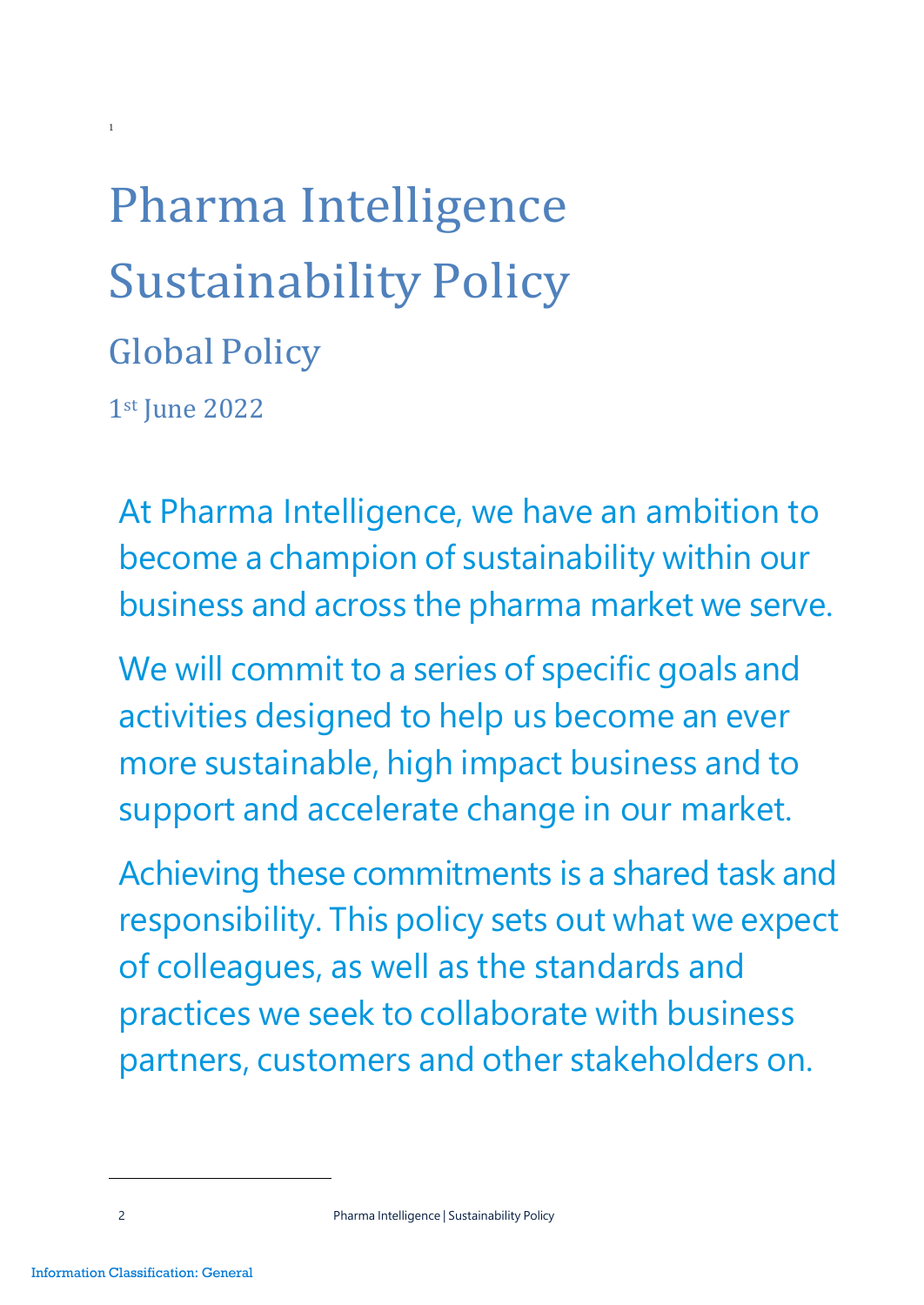### The Importance of Sustainability

Being a responsible and sustainable business is essential to Pharma Intelligence's long-term success, to the success of our partners and a driver of the benefits and value we can deliver to customers and our other stakeholders. But there are many other reasons why sustainability is important to us too.

As a global business, it is essential we comply with all applicable national and local legislation and regulations. This includes meeting and exceeding minimum standards and responsibilities in areas such as the avoidance of environmental damage and control of pollution, and in equality of opportunity and support for human rights and underrepresented communities.

Equally our stakeholders - including investors, customers and colleagues - increasingly expect us to have and to demonstrate our commitments and performance on sustainable business, and these stakeholder expectations are increasing.

We also believe there are real business and customer opportunities from putting sustainability at the heart of Pharma Intelligence and what we do. These could be through taking advantage of new business opportunities, engaging with new communities, pursuing innovation, mitigating risk, improving our positioning or building in greater resilience.

#### Our sustainability commitments

Our aim is to continuously improve the impact we have on the natural environment, the way we work with our colleagues, customers and all other partners, and the contribution that our business and content make to our markets, society and the economy.

We will help and promote the achievement of the UN's Sustainable Development Goals through our brands.

**Faster to zero** - Moving faster to become a zero waste and net zero carbon business

**Sustainability Inside** - Embedding sustainability inside every one of our brands to help our customers accelerate sustainable development in their specialist markets

**Impact multiplier** - Multiplying the positive impact we can create when we improve access to knowledge, help people connect more efficiently and invest in our communities

## Scope of this Policy

This policy applies to all of Pharma Intelligence's activities, our supply chain and our products. We expect all colleagues and business partners to support our sustainability policy and commitments, and to take active steps to help Pharma Intelligence to meet its goals.

Sustainability is a broad area, and while this policy covers many aspects of sustainable and responsible business, Pharma Intelligence also has other detailed and standalone Codes and Policies for particularly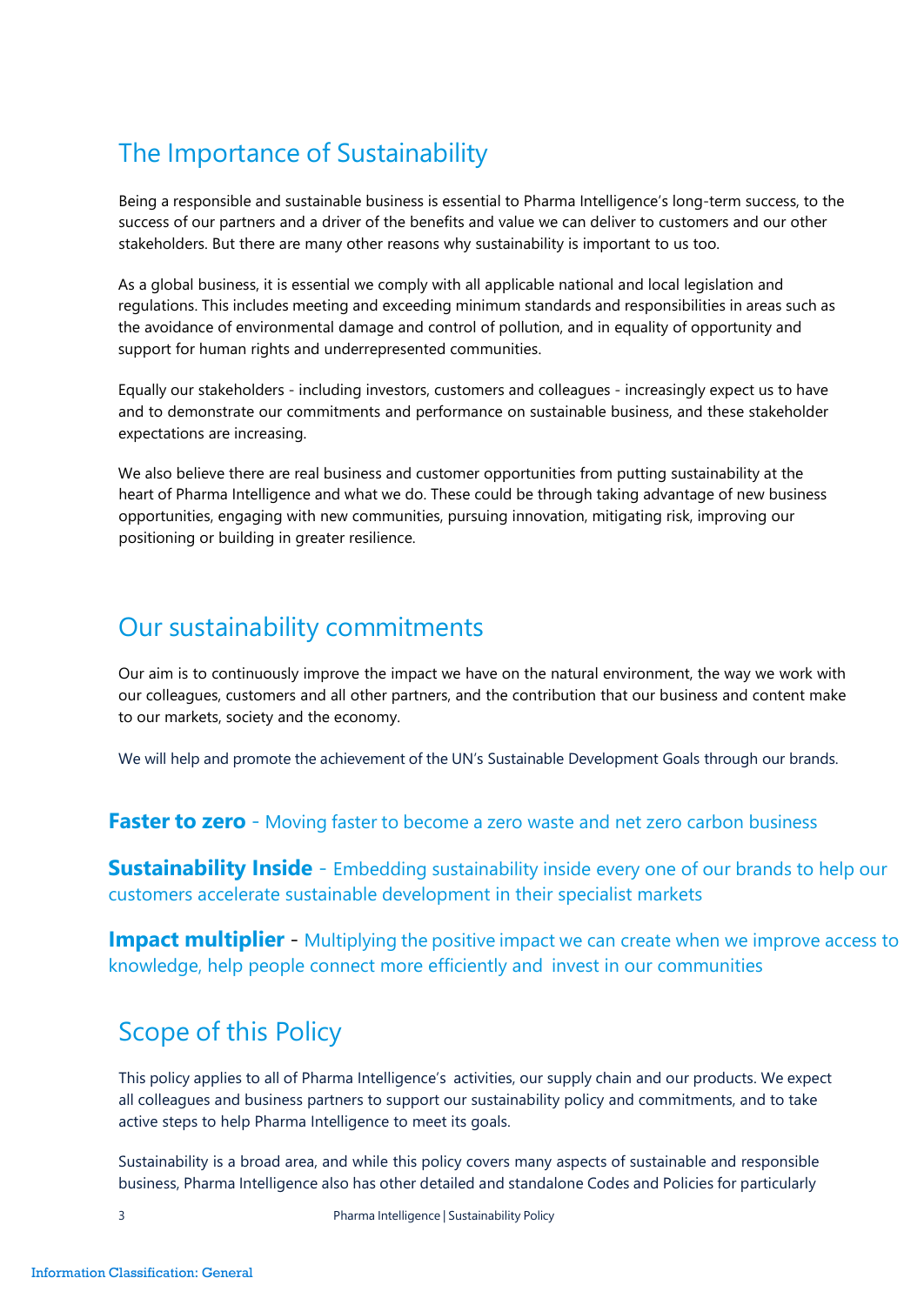significant matters, including Anti-Bribery & Corruption, and Diversity & Inclusion. These are listed in the appendix and should be read and followed in conjunction with this policy.

#### What this means for Colleagues

Every colleague has a role to play in helping Pharma Intelligence be a more sustainable and responsible business. We expect all our colleagues to act with regard to the environment and society, choosing outcomes that improve our positive impacts across the economy, society and the environment and following these basic principles:

- At all times, colleagues should comply with local and international laws and regulations, including those respecting human rights, protecting the environment and relating to ethical conduct.
- All colleagues are expected to behave in a responsible and sustainable way, in line with our Codes of Conduct.
- Colleagues engaged in decision making or planning should ensure that the right balance is sought between economic, social and environmental impacts of decisions are considered, avoiding harm and seeking mutually beneficial outcomes for our stakeholders.
- Colleagues should seek to involve or consider the views of any stakeholders who are materially impacted by their decisions and seek to make the right choices for long term value creation for our stakeholder groups.

#### Buying Goods and Services Sustainably

How Pharma Intelligence purchases goods and services creates a greater potential environmental and social opportunity and impact than the impact of our business travel, commuting and offices combined.

Sustainability opportunities and impacts vary depending on the product and category being procured, but some general principles and expectations apply around promoting and ensuring responsible, sustainable behaviour in our supply chain and reducing our carbon footprint where we can.

- Colleagues involved in the purchasing of any kind of product or service, however significant, should consider the sustainable and responsible aspects of their purchase and seek to choose more sustainable options where possible. The total cost of ownership, which is both the direct and indirect cost of purchasing the product over the product's lifetime should be considered where appropriate.
- If due diligence is required for any product or service, colleagues should ensure they consider whether the supplier has acted in a responsible way by complying with environmental laws and respecting human rights.
- All suppliers should be made aware of and comply with our Business Partner Code of Conduct, which sets an expectation that suppliers comply with relevant local, national and international laws.
- We should only purchase products that have been produced safely and with regards to workers' wellbeing and human rights, which include the avoidance of modern slavery and child labour, and consideration for diversity and inclusion.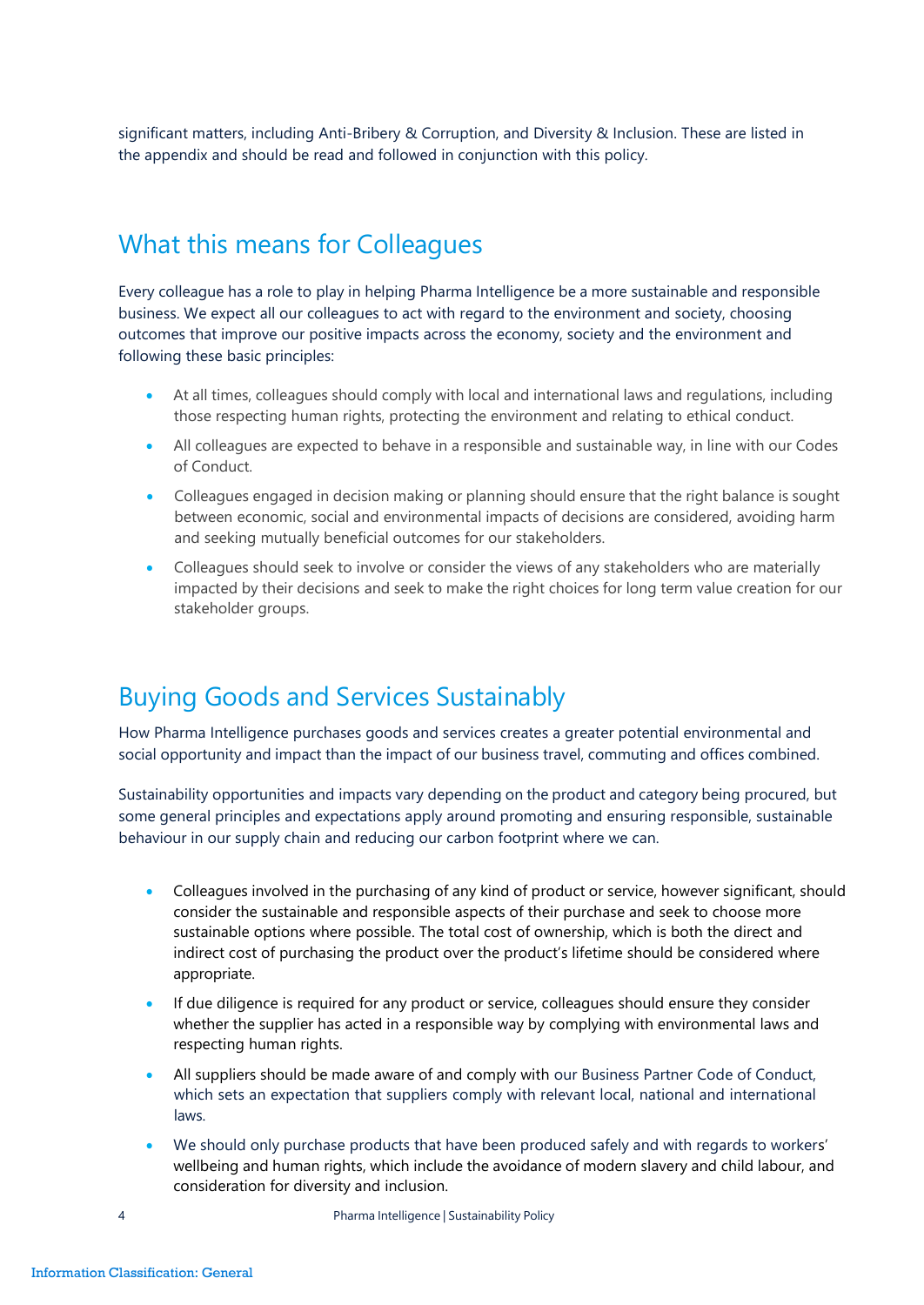- We should work with suppliers to minimise waste from the product's production, shipping, use and disposal. This includes considering product longevity and disposal options.
- We should seek to support local businesses where possible as part of our contribution to local economic impact.
- Colleagues must consider all relevant ethical expectations in our dealings with our supply chain, including a zero-tolerance policy to bribery, corruption and discrimination.
- We should seek to encourage our larger suppliers to develop their own sustainability programme including setting carbon reduction targets and working towards a move towards 100% renewable electricity.
- We should encourage our suppliers, particularly key or tier one suppliers, to work with us to improve the sustainability of our products and their businesses by putting their own sustainable procurement policy in place to cover their own supply chains.

#### Sustainable Travel by Colleagues and Customers

Travel for business, including flights, hotel stays and mileage from taxis and trains, represents a significant part of Pharma Intelligence's environmental and social impacts.

When colleagues travel, they should make use of more sustainable travel options including public transport where practical and safe to do so. We expect them to:

- Prioritise personal safety, and that of others, when travelling.
- Only travel when necessary for business and make use of digital communication tools instead where practical.
- Always choose to travel responsibly by balancing cost, wellbeing, safety and environmental impacts. This includes whether to choose to fly, and what class to fly.
- Choose trains and public transport wherever practical, particularly when moving within cities.
- When engaging in travel, consult and follow our Anti-bribery and Corruption policy and our wider Code of Conduct, particularly when in countries where corruption is more prevalent.

#### Responsible HR and recruitment

Pharma Intelligence is at its best and most successful when colleagues can be themselves at work, develop their skills and make a contribution, no matter who they are, what their background is, where they are located and in what team they work.

As a people business, it's important to foster a way of working that helps all colleagues, and all of our partners, to experience a safe, supportive and inclusive environment in which they can use their skills and expertise to make a difference at work, within their markets and within the community.

Pharma Intelligence believes strongly in the value of diversity and the importance of all colleagues around the world being able to equally contribute, be heard, and hopefully be inspired. All colleagues, but particularly our managers, have a responsibility and should be supported to foster an inclusive and open environment. The importance of this agenda, and our collective commitment to it, is explained in more 5 Pharma Intelligence | Sustainability Policy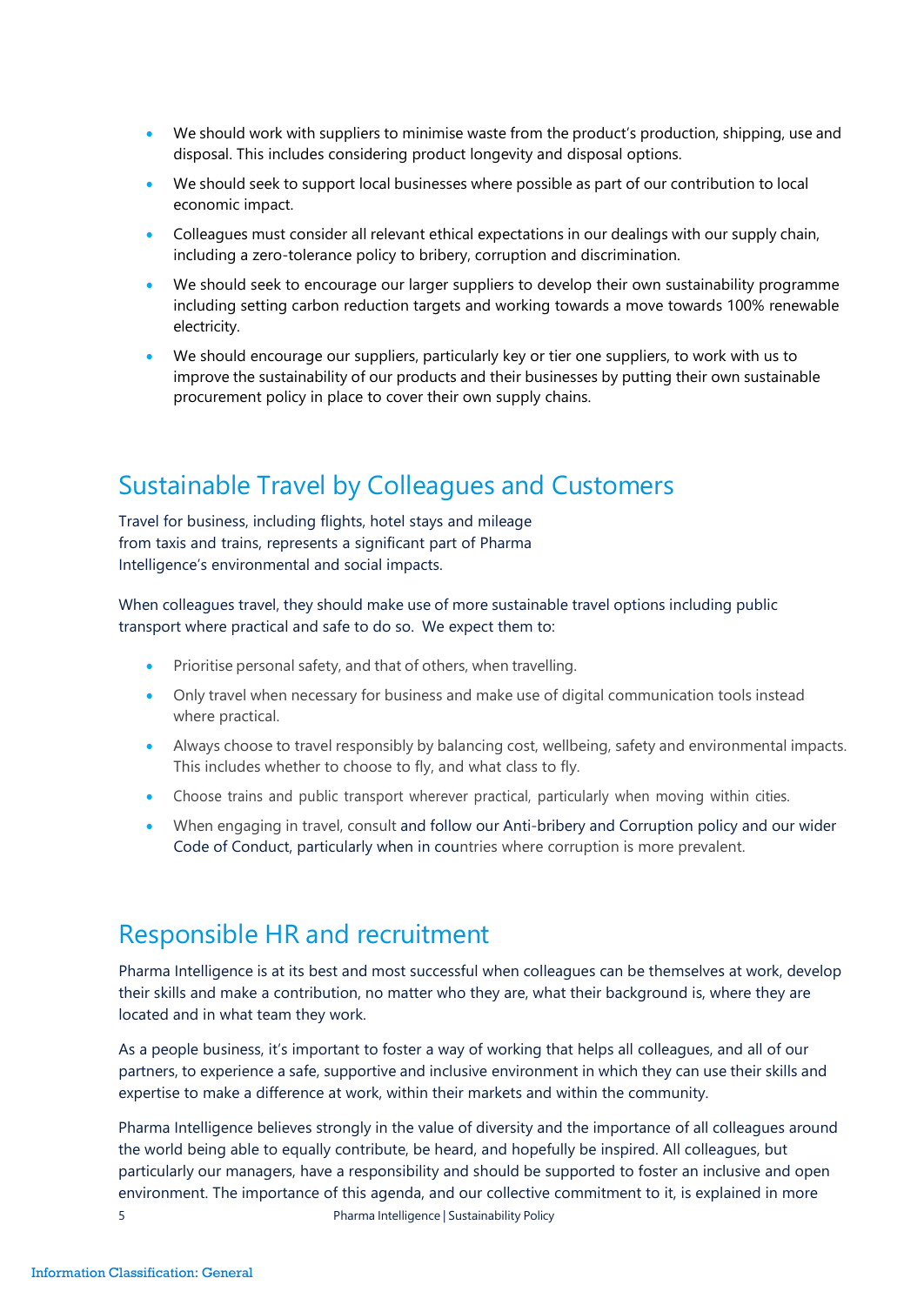detail in our [Diversity](https://www.informa.com/globalassets/documents/policies/informa-diversity-inclusion-global-policy.pdf) and Inclusion Policy.

We do not support recruitment that imposes financial burdens on candidates or workers, nor creates any form of bonded labour, in recognition of the modern slavery risks associated with recruitment fees. Therefore, our recruitment process will never request candidates or workers to make any payment as part of the process.

More details on the expectations of colleague (including contractor) behaviours and experience are given in our Code of Conduct.

In summary:

- In this area, all colleagues have a role to play in ensuring Pharma Intelligence provides equality of opportunity in recruitment, developing and promoting colleagues and providing opportunities to colleagues and candidates. Unlawful and unfair discrimination has no place in recruitment (whether for permanent or temporary positions and contractors). We also don't support recruitment that imposes financial burdens on candidates or workers, nor creates any form of bonded labour.
- All colleagues have a right to come home from work healthy and safe, both physically and mentally.
- All colleagues should be treated equally and fairly, based on each person's skills, abilities and performance, without regard to a characteristic such as, but not limited to, gender, gender identity or expression, race/ethnicity and physical appearance.
- Any form of discrimination, harassment, bullying, intimidation or exploitation is unacceptable.

## Volunteering, donating and supporting charitable causes and community groups

Supporting charitable causes and community groups can bring many direct benefits to our communities as well as indirect benefits to colleagues and our business.

We encourage all colleagues to explore how they can support causes they care about with their skills and resources, and establish strategic, long term and mutually beneficial partnerships with community organisations.

These activities can however introduce new obligations and risks, which must be carefully managed.

- Community partners, donation recipients and volunteer hosts must be registered charities
- We cannot support any organisation that discriminates against any group or person, or acts in any way that is inconsistent with Pharma Intelligence's Diversity and Inclusion Policy.
- We do not support political causes or single issue lobbying with volunteering or other resources such as donations or free promotional space.
- Volunteering and donations cannot be for religious outreach, but we do allow Colleagues to work with organisations who are founded on religious principles providing they are non-discriminatory and are not working to attract converts to the religion.
- Ideally, volunteering should be spent working with a charity or on community work, ideally working with beneficiaries directly. Whilst we respect colleagues' rights to attend a demonstrations, protests and rallies in their own time, this activity is not eligible for paid volunteering days.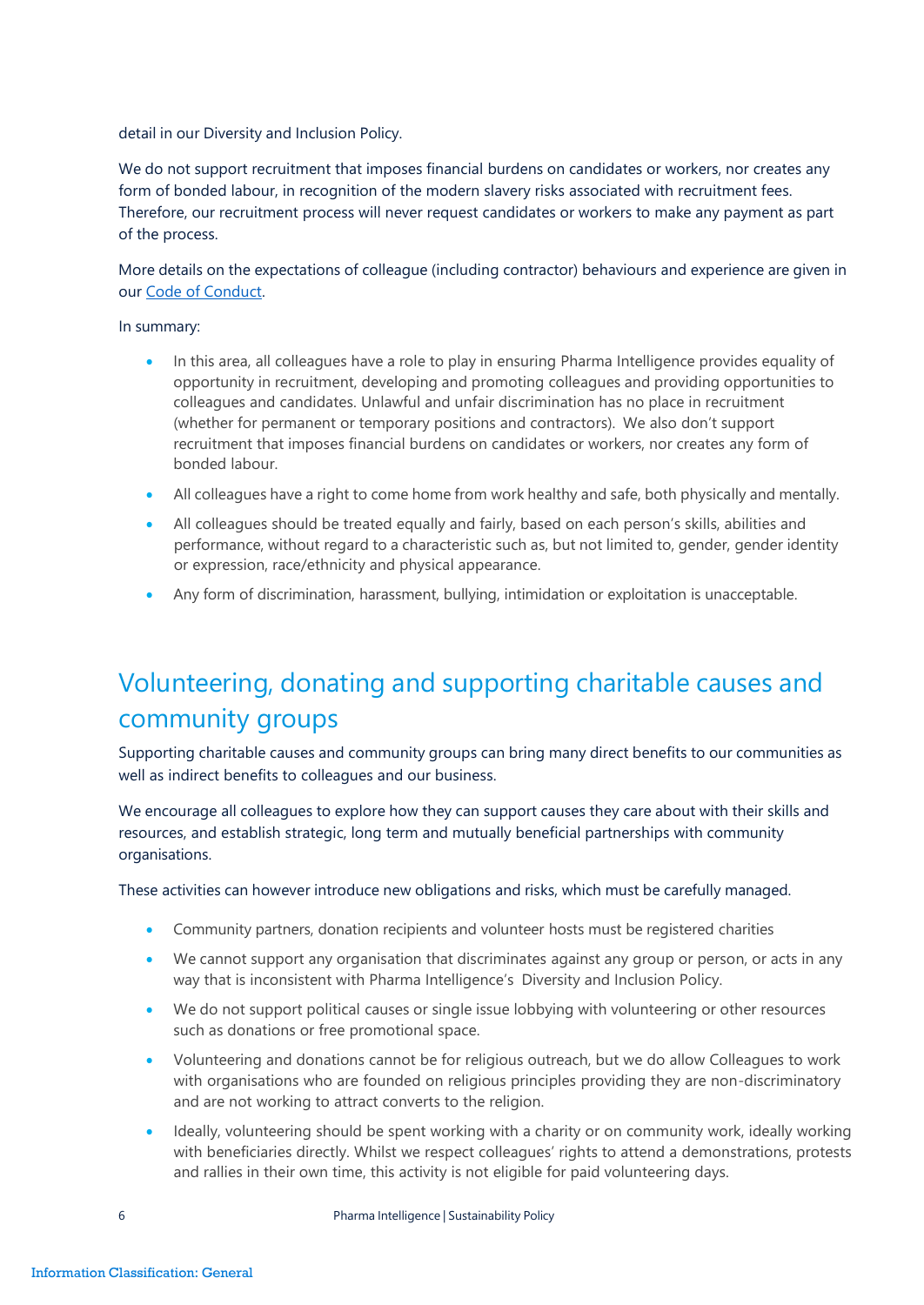#### Sustainability & Our Products

We're proud to produce data, analysis and content and connection-based services that aim for the highest levels of quality, accuracy and integrity and can be trusted and valued by customers.

We also know that our products and services can influence our markets, and that they have the potential to create a range of different environmental and social impacts.

We are committed to including relevant sustainability content in each of our products: content that helps our markets and customers understand and address the challenges and opportunities presented by their own long-term responsible and sustainable business activities. This is also in support of the UN's Sustainable Development Goals.

These are summarised below, and additional relevant policies to be aware of include our Editorial Code and our Responsible Advertising Policy.

#### Corporate development and business additions

Pharma Intelligence is committed to ensuring that we consider appropriate sustainability factors when buying or selling businesses (mergers and acquisitions). This includes, but is not limited to:

- Compliance with environmental, social and governance laws
- Safety and environmental records
- Reputational risks from operating in certain geographies or markets
- Whether sustainability issues present an opportunity or a risk within the specific markets

All colleagues working on transactions are required to consider relevant factors as part of the due diligence process.

#### Compliance with this policy

We expect all colleagues to engage with and support Pharma Intelligence's sustainability programme, and not to act in such a way as to undermine deliberately the achievement of our publicly reported targets.

Colleagues who actively undermine or counteract the sustainability programme, or whose actions cause Pharma Intelligence to breach any of our legal or regulatory responsibilities, may be subject to disciplinary action, up to and including dismissal, or may find themselves criminally liable.

#### Further information and assistance

For questions, advice and guidance contact [Phil.Jarvis@informa.com](mailto:Phil.Jarvis@informa.com)

7 Pharma Intelligence | Sustainability Policy